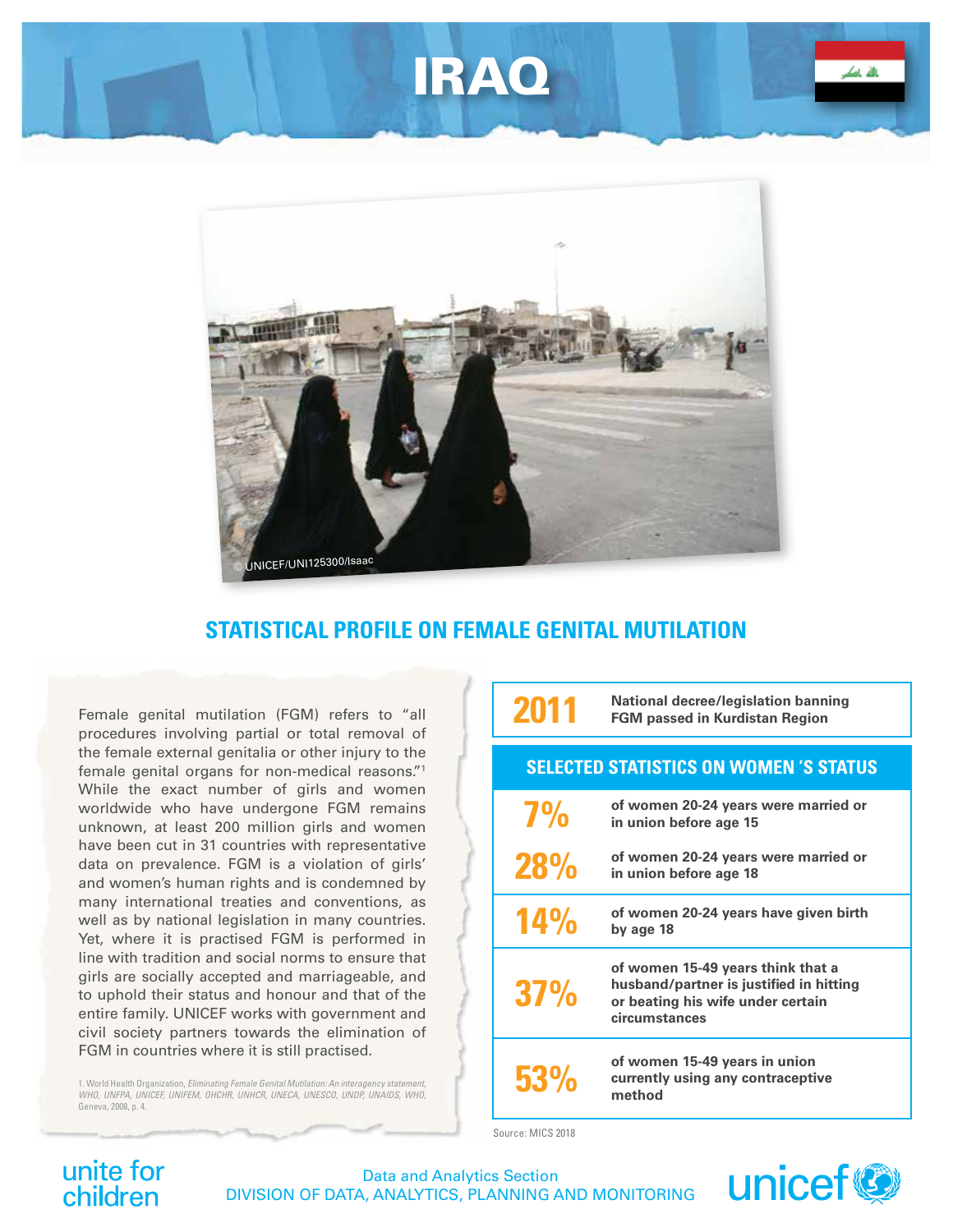#### **In Iraq, the practice of FGM is concentrated in a few northern regions**



#### **Approximately half of adolescent girls who underwent FGM were cut after age 5**

**WHEN AND HOW IS FGM PERFORMED?**

Daughters whose mothers think FGM should continue

0

10 20

> Daughters whose mothers say it depends/are not sure

Daughters whose mothers think FGM should stop

3

1 1 0.4  $\frac{2}{\phantom{000}}$  0.3 0.2 0.0  $\frac{2}{\phantom{000}}$ 

Primary Secondary and higher

Poorest

Richest

Don't know/Missing

**Other** 

81

No education

0.4

Rural

 $\Omega$ 10

Total

Urban





of the practice. Since age at cutting varies among settings, the amount of underestimation also varies and this should be kept in mind when interpreting all FGM prevalence data for this age group. 'Health personnel' includes doctors, nurses, midwives and other health workers; 'Traditional practitioner' refers to 'traditional circumciser,' 'traditional (unlicensed) birth attendant (Jeddah Arabs),' 'community health volunteer' and 'other traditional practitioner'; 'Other' refer to 'relative/friend.' Source for all charts on this page: MICS 2018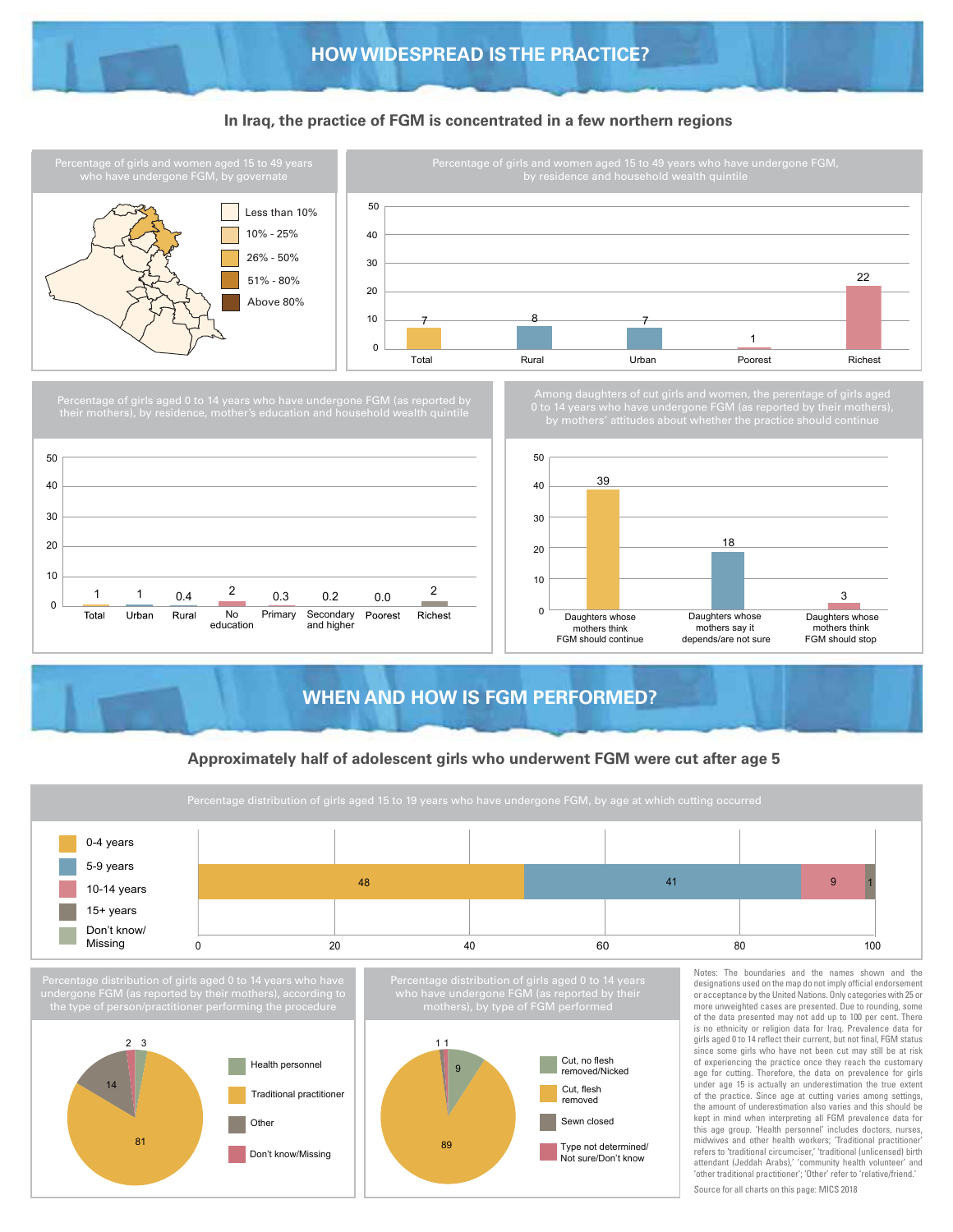#### **Almost all girls and women in Iraq think that FGM should stop**



### **IS THE PRACTICE OF FGM CHANGING?**

#### **In Erbil, the region with the highest level of FGM, the prevalence has dropped significantly over time**